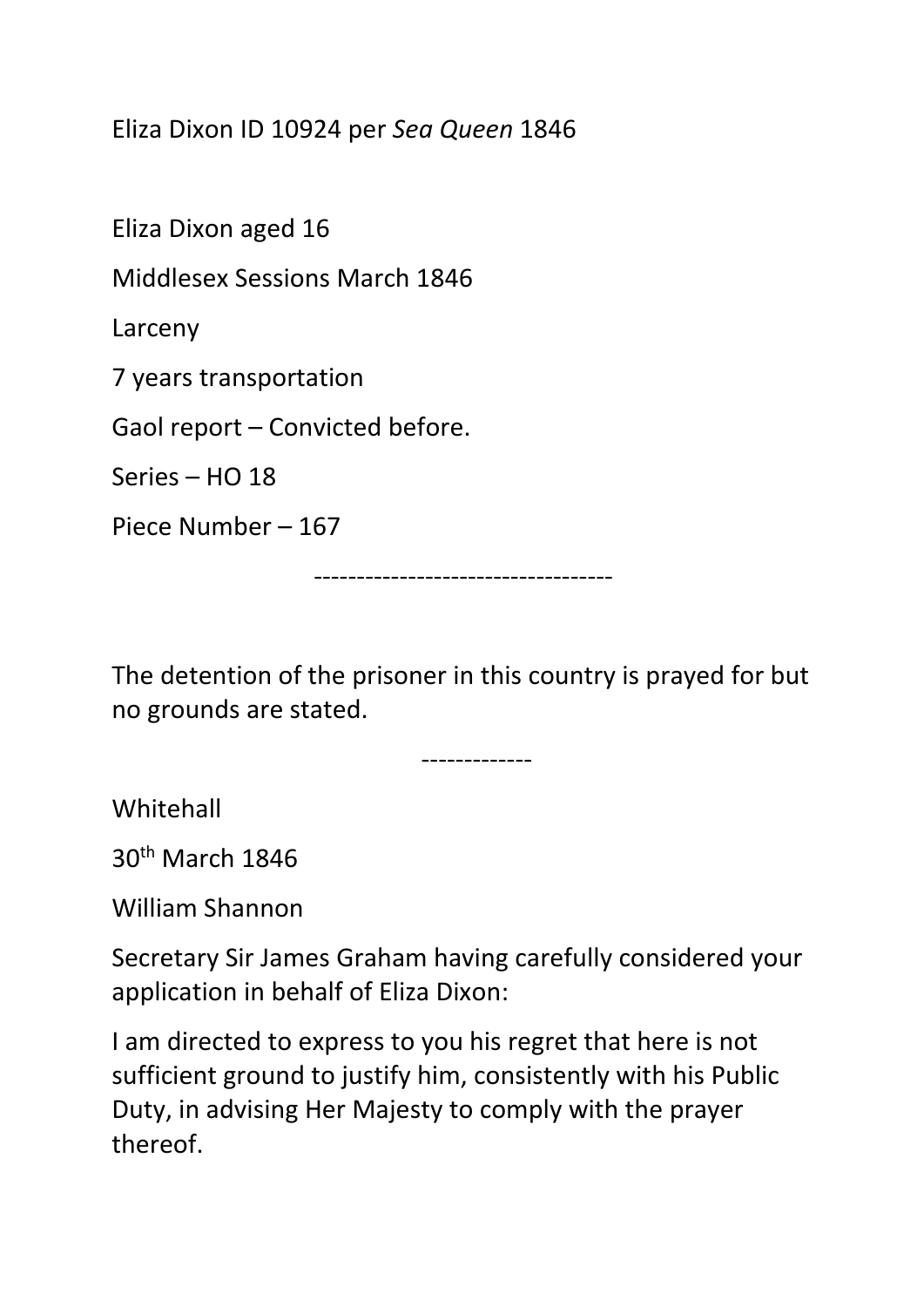I am

Your most obedient and humble servant

H[ ][ ]

William Shannon

75 Hare Street

Bethnal Green

London

Not known at this address

----------------------

24th March 1846

To the Right Honourable Sir James Graham Secretary of State

The Humble petition of William Shannon

Sheweth

That your Petitioner prayeth the merciful consideration of your Lordship to the case of a young woman named Eliza Dickson aged 19 years who at the last Quarter Sessions at Clerkenwell was sentenced to 7 years transportation for shoplifting.

And your Petitioner further prayeth that acknowledging the justice of the sentence passed upon her by that Honourable Court she may by your Lordships direction be allowed to pass the term of her sentence in this Country (instead of being transported to a foreign one) in any Penitentiary or Institution under the discipline of which at the end of her